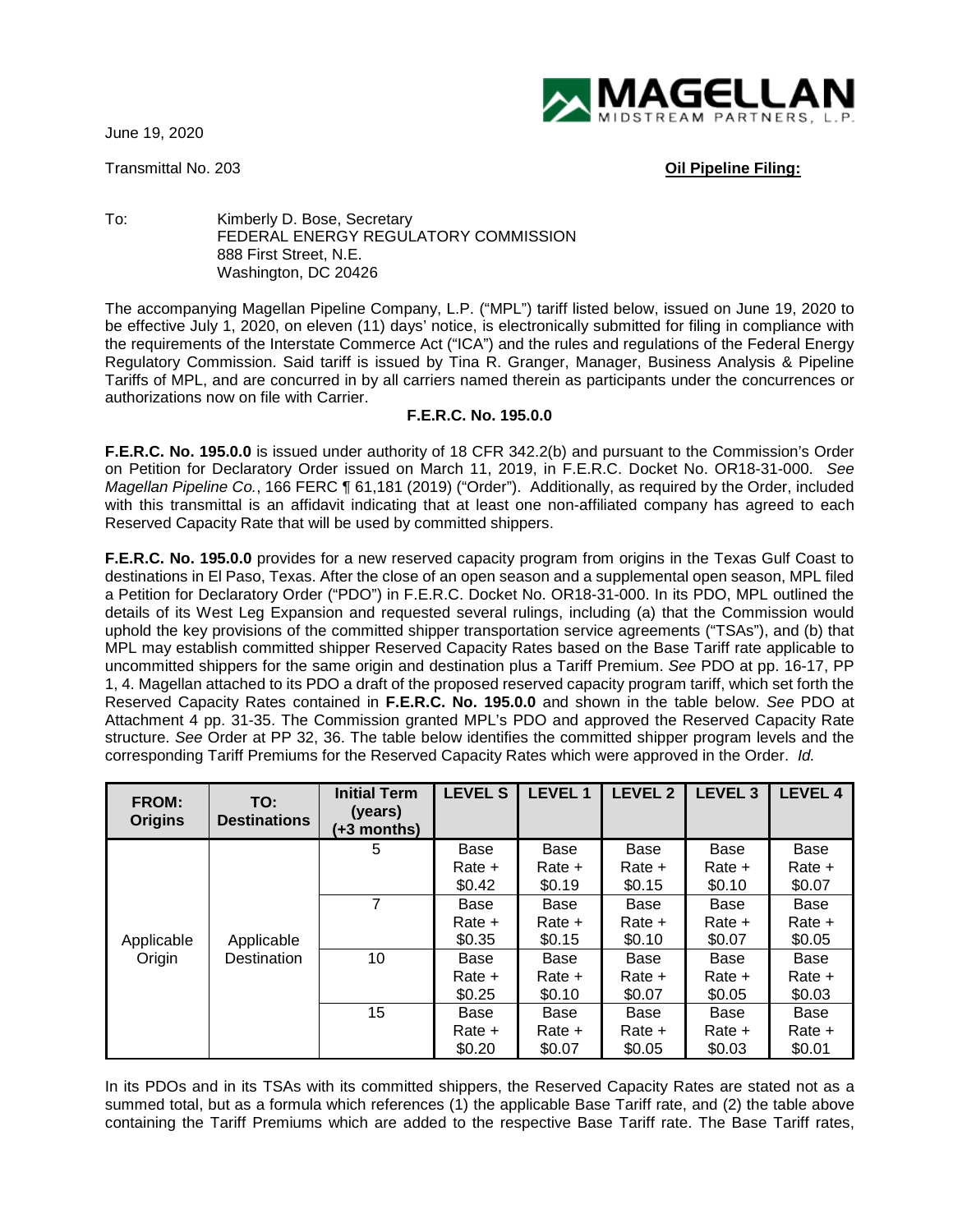uncommitted rates are already on file in MPL's F.E.R.C. No. 161.42.0, Item Nos. 300, 301, 200 and MPL's F.E.R.C. No. 190.2.0 for joint movements from Baytown, TX as referenced in Note 7 of the proposed tariff F.E.R.C. No. 195.0.0. Magellan is filing **F.E.R.C. No. 195.0.0** in the same format, in order to achieve consistency with the committed shipper TSAs, ameliorate any potential confusion, and reduce the potential for error in annual calculations of escalated Reserved Capacity Rates, which could result in a committed shipper's contracted rate inadvertently differing from the posted Reserved Capacity Rate.

Pursuant to 18 CFR 341.14, MPL requests that it be granted a waiver under Section 6(3) of the Interstate Commerce Act to file this tariff on eleven (11) days' notice. Construction of the project was being finalized amid the pandemic, and we are now anticipating the construction and new service to be completed by July 1, 2020. We are requesting short notice to provide committed shippers the immediate usage of the reserved capacity program to synchronize with the start-up of the West Leg Expansion. MPL acknowledges that this tariff publication is conditionally accepted subject to refund pending a 30-day review period.

MPL hereby respectfully requests that all protests, complaints, suspensions, motions, or orders, which in any way affect this publication, be transmitted via facsimile concurrent with their filing/issuance to Tina R. Granger at (918) 574-7491 or by email to tina.granger@magellanlp.com, and confirmed at the telephone number shown below.

I hereby certify that I have on or before this date sent one copy of the publications and transmittal to each subscriber thereto by means of transmission agreed upon in writing by the subscriber. Questions and services regarding this filing should be directed to Tina R. Granger at the address and phone number shown below.

Respectfully submitted,

Jin R.Garge

Tina R. Granger **Leah Ward** One Williams Center One Williams Center Tulsa, OK 74172 Phone: (918) 574-7415 Phone: (918) 574-7454

Manager, Business Analysis & Pipeline Tariffs Director of Compliance & Ethics, Senior Counsel Fax: (918) 574-7039

**Attachments**